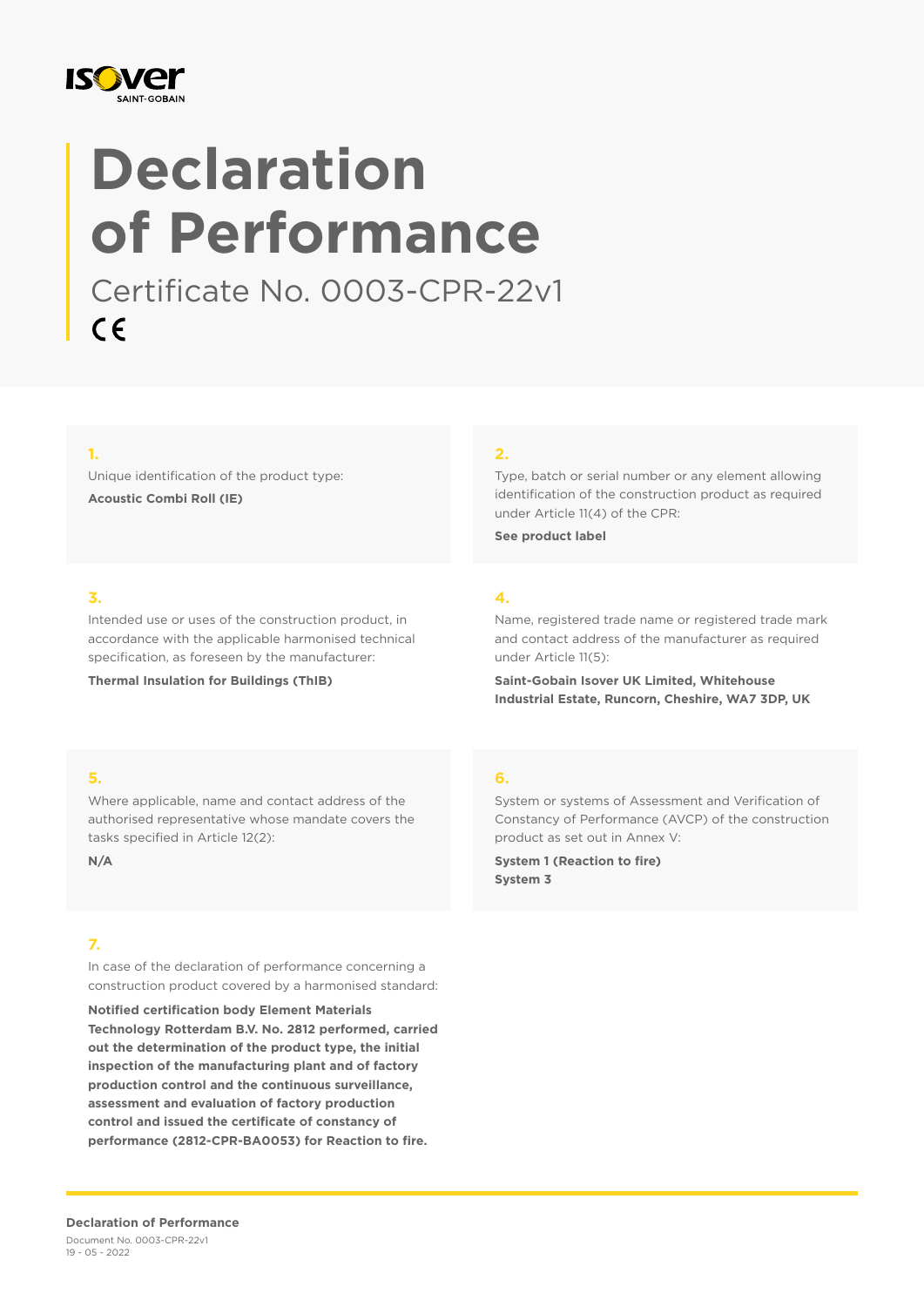## **8. Declared performance**

## Harmonised Technical Standard: EN 13162:2012 + A1:2015

| <b>Essential characteristics</b>                                                       | Performance                                    | Unit       | <b>Declared performance</b> |       |       |
|----------------------------------------------------------------------------------------|------------------------------------------------|------------|-----------------------------|-------|-------|
| Product name                                                                           |                                                |            | Acoustic Roll (IE)          |       |       |
| <b>Reaction to fire</b>                                                                |                                                | Euroclass  | A1                          |       |       |
| Release of dangerous substances to<br>the indoor environment                           | Release of dangerous substances (e)            |            | <b>NPD</b>                  |       |       |
| Acoustic absorption index                                                              | Sound absorption                               |            | <b>NPD</b>                  |       |       |
| Impact noise transmission index                                                        | Dynamic stiffness                              |            | <b>NPD</b>                  |       |       |
|                                                                                        | Thickness                                      |            | <b>NPD</b>                  |       |       |
|                                                                                        | Compressibility                                |            | <b>NPD</b>                  |       |       |
|                                                                                        | Air flow resistivity                           |            | <b>NPD</b>                  |       |       |
| Direct airborne sound insulation index                                                 | Air flow resistivity                           |            | <b>NPD</b>                  |       |       |
| Continuous glowing combustion                                                          | Continuous glowing combustion (e)              |            | <b>NPD</b>                  |       |       |
| <b>Thermal resistance</b>                                                              | Thermal resistance                             | $m^2$ .K/W | 2.75                        | 4.15  | 5.55  |
|                                                                                        | Thermal conductivity                           | W/(m.K)    | 0.036                       | 0.036 | 0.036 |
|                                                                                        | Thickness                                      | mm         | 100                         | 150   | 200   |
|                                                                                        | Thickness class                                |            | T1                          | T1    | T1    |
| <b>Water permeability</b>                                                              | Short term water absorption                    |            | <b>NPD</b>                  |       |       |
|                                                                                        | Long term water absorption                     |            | <b>NPD</b>                  |       |       |
| Water vapour permeability                                                              | Water vapour transmission                      |            | <b>NPD</b>                  |       |       |
| <b>Compressive strength</b>                                                            | Compressive stress<br>or compressive strength  |            | <b>NPD</b>                  |       |       |
|                                                                                        | Point load                                     |            | <b>NPD</b>                  |       |       |
| Durability of Reaction to fire against<br>heat, weathering, ageing/degradation         | Durability characteristics (a)                 | Euroclass  | A1                          |       |       |
| Durability of thermal resistance against<br>heat, weathering, ageing/degradation       | Thermal resistance (b)                         | $m^2$ .K/W | 2.75                        | 4.15  | 5.55  |
|                                                                                        | Thermal conductivity (b)                       | W/(m.K)    | 0.036                       | 0.036 | 0.036 |
|                                                                                        | Durability characteristics (c)                 |            | <b>NPD</b>                  |       |       |
| Tensile/flexural strength                                                              | Tensile strength perpendicular<br>to faces (d) |            | <b>NPD</b>                  |       |       |
| Durability of compressive strength<br>against heat, weathering, ageing/<br>degradation | Compresive creep                               |            | <b>NPD</b>                  |       |       |

**NPD** No Performance Determined

**(a)** No change in Reaction to fire properties for mineral wool products. The fire performance of mineral wool does not deteriorate with time. The Euroclass classification of the product is related to the organic content, which cannot increase with time.

**(b)** Thermal conductivity of mineral wool products does not change with time.

**(c)** For dimensional stability thickness only.

**(d)** This characteristic also covers handling and installation.

**(e)** European test methods are under development.

#### **Declaration of Performance**

Document No. 0003-CPR-22v1 19 - 05 - 2022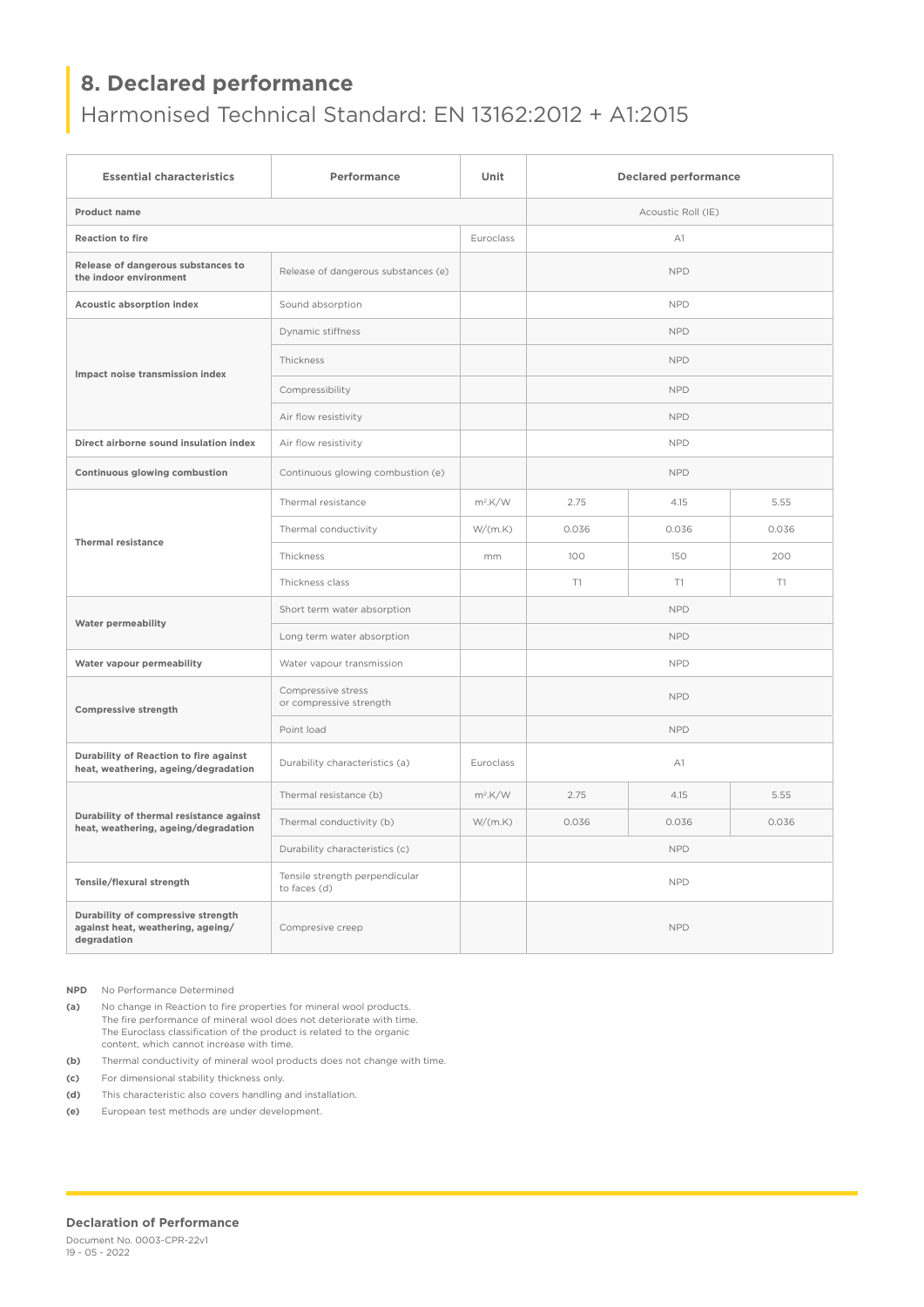#### **9.**

The performance of the product identified in points 1 and 2 is in conformity with the declared performance in point 8.

This declaration of performance is issued under the sole responsibility of the manufacturer identified in point 4.

Signed for and on behalf of the manufacturer by:

Dan of Die

**Dean O'Sullivan**, Managing Director Runcorn. 19th May 2022